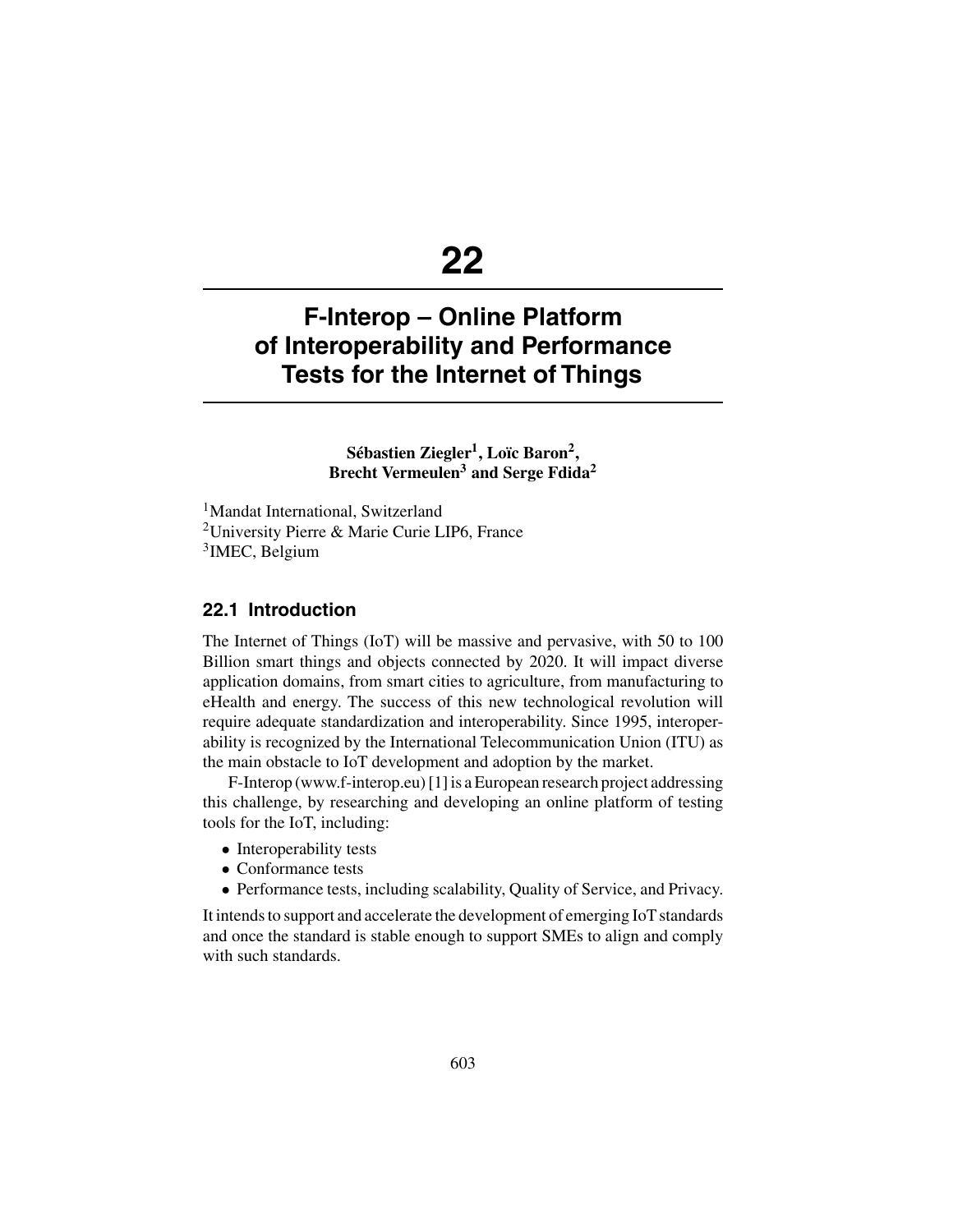## **22.2 Context and Problematic**

In order to be widely adopted, new technologies, products and solutions go through several steps:

- Standardization: stakeholders discuss and align their views to converge towards common standards and specifications.
- Conformance & Interoperability: stakeholders test and validate that their implementation is conform to the standard.
- Optimization: in terms of Quality of Service, scalability, energy consumption, etc.
- Market Launch: the solution is ready for roll-out into the market.

Each phase traditionally requires extensive testing, where different vendors meet face-to-face to test interoperability by going through an exhaustive list of "interoperability tests". The consequence is that:

- The current process is extremely labor-intensive, as engineers travel across the globe often only to find out what they need to make a minor fix;
- The cost associated with engineering time and travel expenses is often too high for SMEs;
- Time-to-market is unnecessarily stretched, giving vendors who want to adopt emerging standards a disadvantage compared to vendors who come to market with entirely proprietary solutions.

The concept of F-Interop is somehow to "dematerialize" the process of testing, exploiting the asset of the European FIRE research infrastructure. It aims to develop online and remote interoperability and performance test tools supporting emerging technologies from research to standardization and to market launch. The outcome will be a set of tools enabling:

- Standardization communities to save time and resources, to be more inclusive with partners who cannot afford travelling, and to accelerate standardization processes;
- SMEs and companies to develop standards-based interoperable products with a time-to-market cut by 6–12 months, and significantly lowered engineering/financial overhead.

# **22.3 Technical Approach and Outcomes**

The goal of F-Interop is to extend FIRE+ with online interoperability and performance test tools supporting emerging IoT-related technologies from research to standardization and to market launch for the benefit of researchers,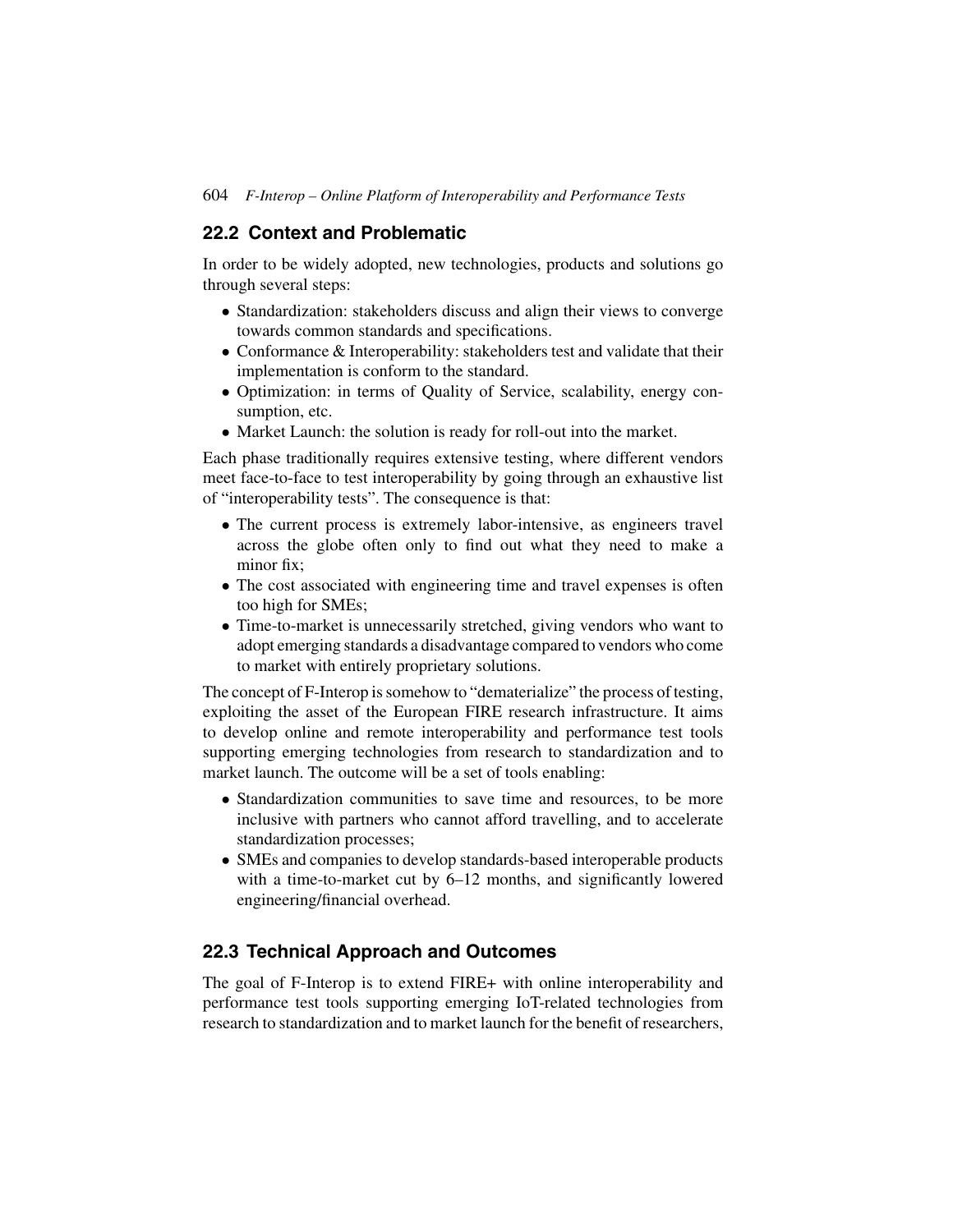product development by SMEs, and standardization processes. Specifically, F-Interop will combine three complementary approaches:

#### **22.3.1 Online Testing Tools**

First and foremost, F-Interop is researching and developing online testing tools for the IoT, enabling to test interoperability, conformance, scalability, Quality of Service (QoS), the Quality of Experience (QoE), and energy efficiency of IoT devices and services.

Testbeds federations with a shared "Testbed as a Service"

F-Interop brings together 3 testbed federations and facilities, encompassing over 32 testbeds and thousands of IoT nodes, with:

- Fed4FIRE, which federates 24 FIRE+ testbeds, bringing together cloud, IoT, wireless, wireless mobile, LTE, cognitive radio, 5G, openflow, SDN, NFV and network emulation technologies.
- OneLab, which federates testbeds for the future Internet, including IoT, cognitive radio, wireless, cloud and overlay network technologies.
- IoT Lab, which federates IoT and crowdsourcing/crowd-sensing testbeds, including smart campus, smart building and smart office testbeds.

In order to support this integration, F-Interop is extending the testbeds federation architecture model with a new layer enabling shared services among several testbed federations. This approach enables to interface "Testbed as a Service" (TBaaS) with existing federations through a clearly specified API, enabling remote access and interaction with various experimental platforms.

As we can see, Fed4Fire, OneLab and IoT Lab were mostly providing access to raw resources (compute, storage, network, data). F-Interop will propose access to a higher, richer service focused on IoT testing and exploiting the resources of the federated underlying testbeds.

#### **22.3.2 Support and to IoT Standardization and Industry**

F-Interop works in close collaboration with several standardization bodies, and is directly contributing to three IoT standardization processes: oneM2M, 6TiSCH (IETF) and the Web of Things (W3C). It will also explore the possibility to support and enable new online certification and labelling mechanisms such as the IPv6 Ready logo. More generally, F-Interop intends to enable an easier participation of researchers and industry in standardization processes.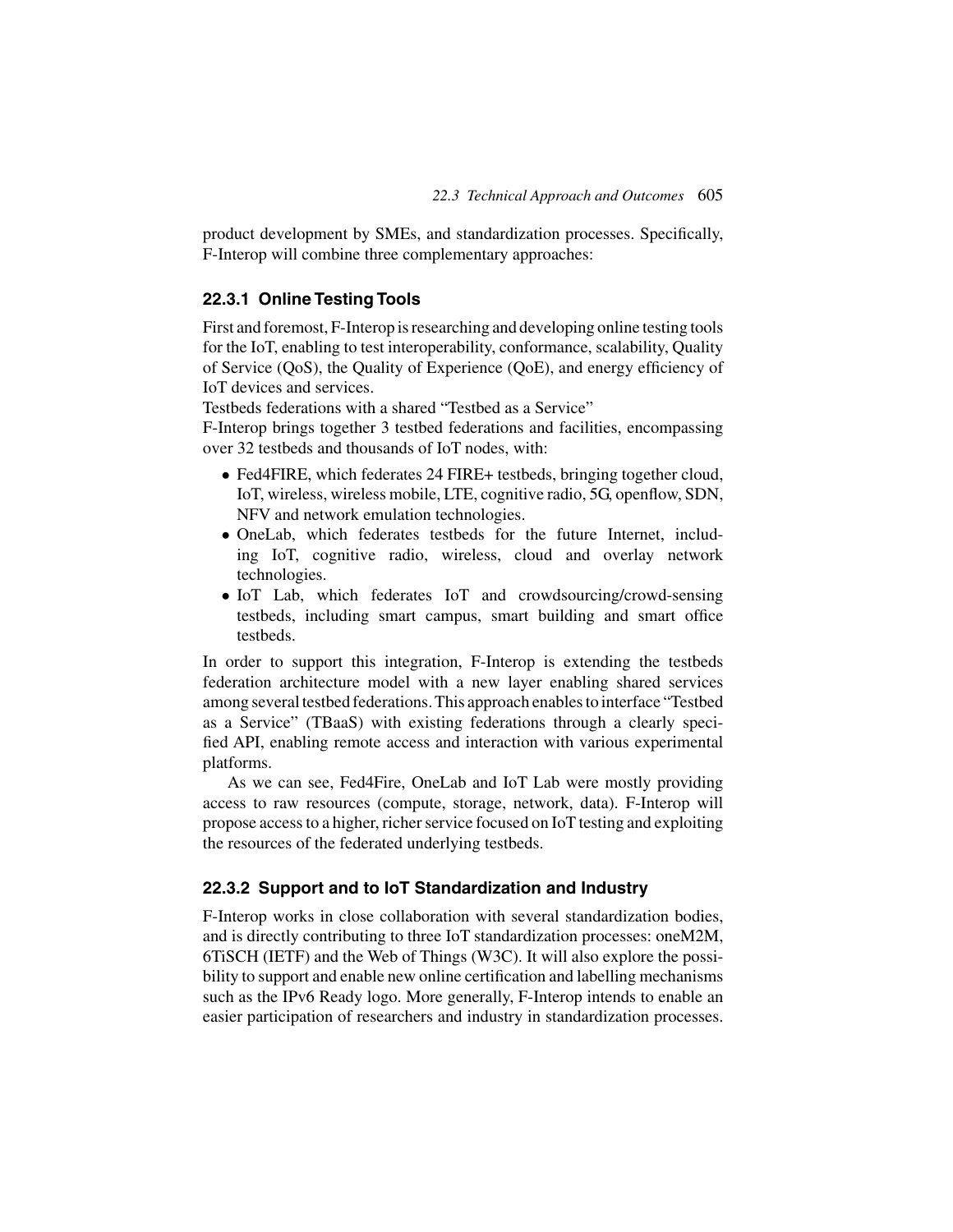

Figure 22.1 Multiple testing schemes.

It will also run an open call for SMEs and developers, inviting them to use and enrich the platform with additional modules and extensions.

## **22.3.3 Flexible Testing Schemes**

F-Interop is researching and exploring various testing schemes and configurations, by interconnecting devices under tests with the server testing tools, resources provided by the F-Interop connected federations of testbeds, and resources provided by other users, as illustrated in Figure 22.1, where the salmon hexagon represents a device under test.

- A. Tested Device using F-Interop Platform
- B. Deported test with downloaded resource
- C. Remote interop with 2 participants
- D. Interop against testbed
- E. Local interop with 2 participants
- F. Remote interop with N participants
- G. Remote interop with N participants and testbeds

# **22.4 Architectural View**

# **22.4.1 F-Interop Platform and Test Tools**

F-Interop offers a service allowing users to plug an IoT implementation and run interoperability, conformance and performance tests. The implementation under test can be a device owned by a user but it can also be hosted at a testbed among the three federations having a partnership with F-Interop: Fed4FIRE, OneLab and IoT Lab. This service is composed of the following building blocks:

- Implementations under test.
- Testbed federations (hosting implementations and the F-Interop service itself).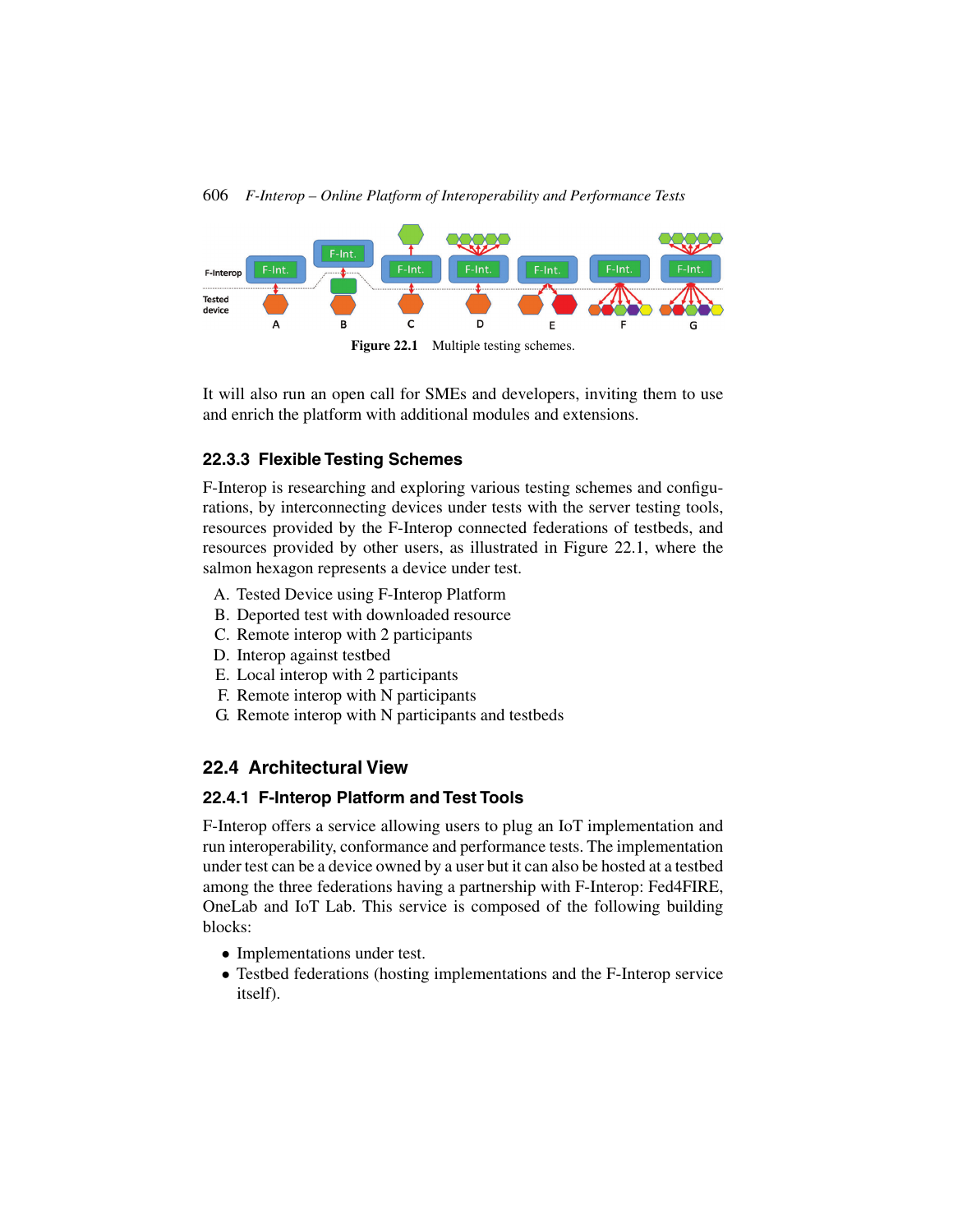

- F-Interop Core Platform is a bus of events ensuring the exchange of messages between devices and test tools.
- Test tools are responsible for orchestrating the execution of the tests.
- The tests must be defined in three steps: test specification (TS), test description (TD) and test analyzer (TD).
	- TS: test specification
	- TD: test description
	- TA: test analyzer issues verdicts about the results of the tests.

#### **22.4.2 F-Interop Architecture**

The basic architecture of F-interop answers three requirements:

- Allowing users to do remote interop, conformance and performance testing.
- Allow users to use devices in testbeds for this testing (varying from using only testbed resources such as IoT sensors, virtual machines, etc, to combining resources at the user premises with the testbed resources).
- Allow contributors to extend the F-interop framework with extra functionality and tests.

The figure below shows the basic architecture with two different users doing interop/conformance testing against the F-interop central servers. The graphical user interface (GUI) is the interaction point with the F-interop system (creating account, logging in, choosing test, start test, see results of tests).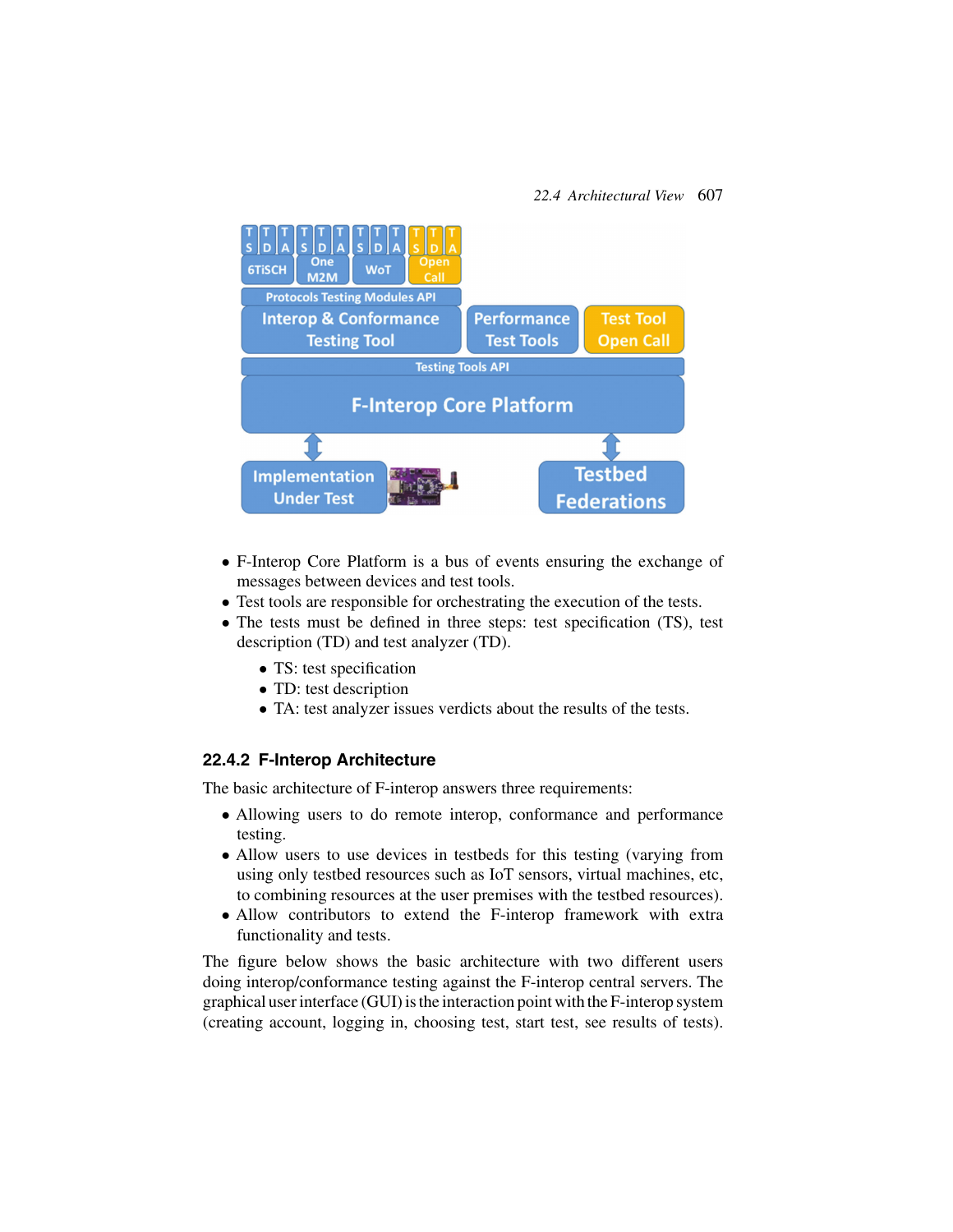The GUI talks to the orchestration and analysis engine to start, stop, analyze tests, while the orchestration engine talks to the F-interop agent running nearby the devices under test (e.g. on a laptop connected with USB to the IoT devices). All communication is done through secured AMQP messaging. After testing, results are stored in a central result repository (where a user can access his own results or give access to other people on demand). The resource repository lists all available devices (in testbeds and at user's premises who want to give remote access to their devices for testing).

The figure depicts two different users on two different locations, but of course these can be two users on the same location, or a single user, depending on the exact test.



The next figure shows a similar architecture, but now resources at testbeds are involved. The figure depicts an example where a user tests devices at his premises against devices at a testbed, but of course alternatives such as running everything on a testbed, combining resources at multiple testbeds, etc are all possible. The components are merely the same, but as can be seen, there is now a TestBed as a Service Layer (TBaaS) which reserves and provisions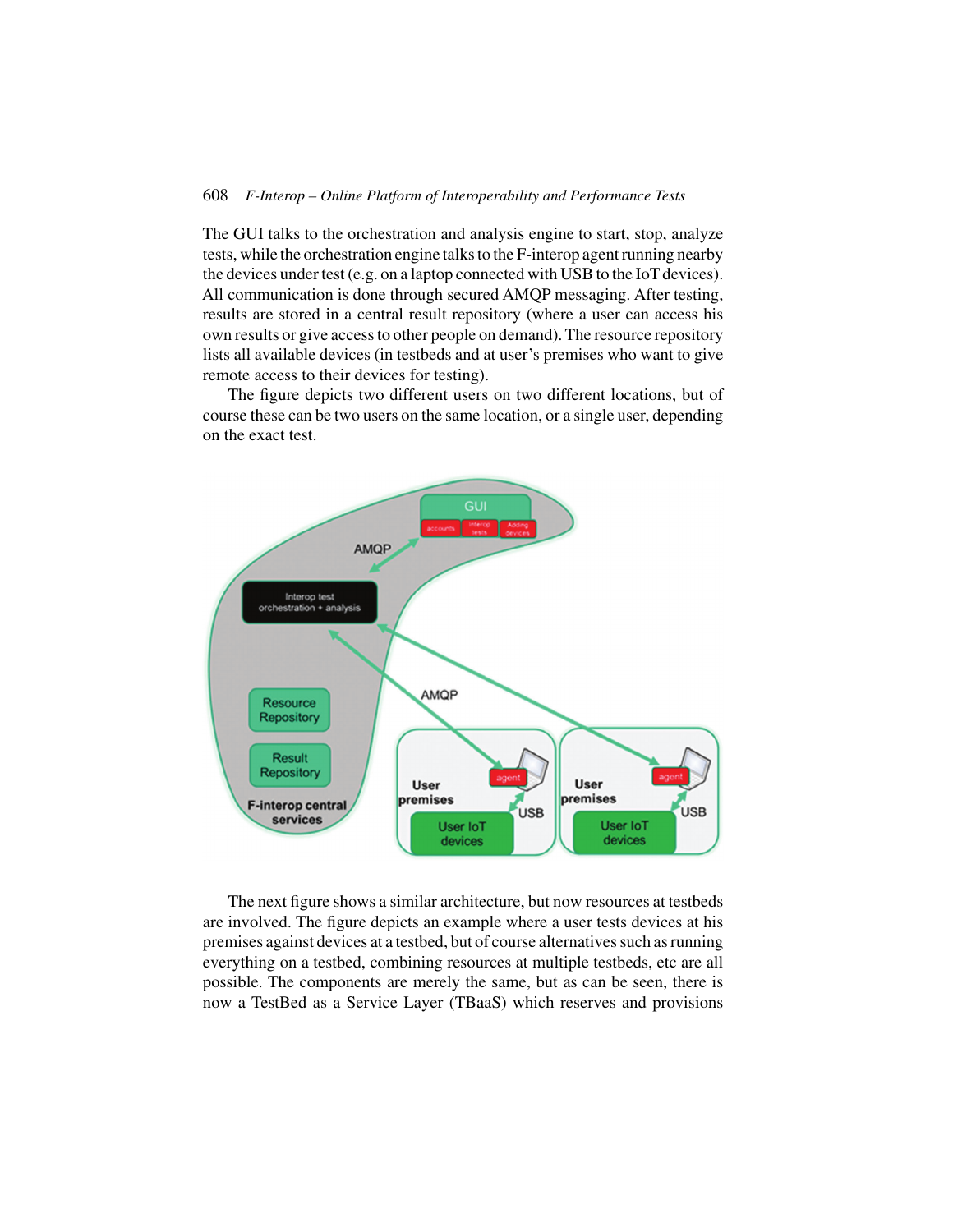resources at testbeds and then launches the test suites. Interesting here is that also the orchestration and analysis modules run on virtual machines on testbed and allow full access for users. This makes it possible for contributors of test and analysis software to deploy their own instantiation of part of the F-interop platform and as such they can extend it easily and contribute back to F-interop.

On top of the TBaaS layer, there is also an external API based on REST and based on the testbed standard resource description called an RSpec (XML based). A full blown test can be launched easily in this way.



# **22.5 Open Call**

F-Interop is already developing tools supporting a set of core protocols (e.g. 6TiSCH, One M2M, CoAP) and defining standard APIs to allow easy plug and extension with new tools and protocols. This will allow to inject events in the network in order to test protocols performance under different conditions and identify possible intervention points for modifications and improvements of standards.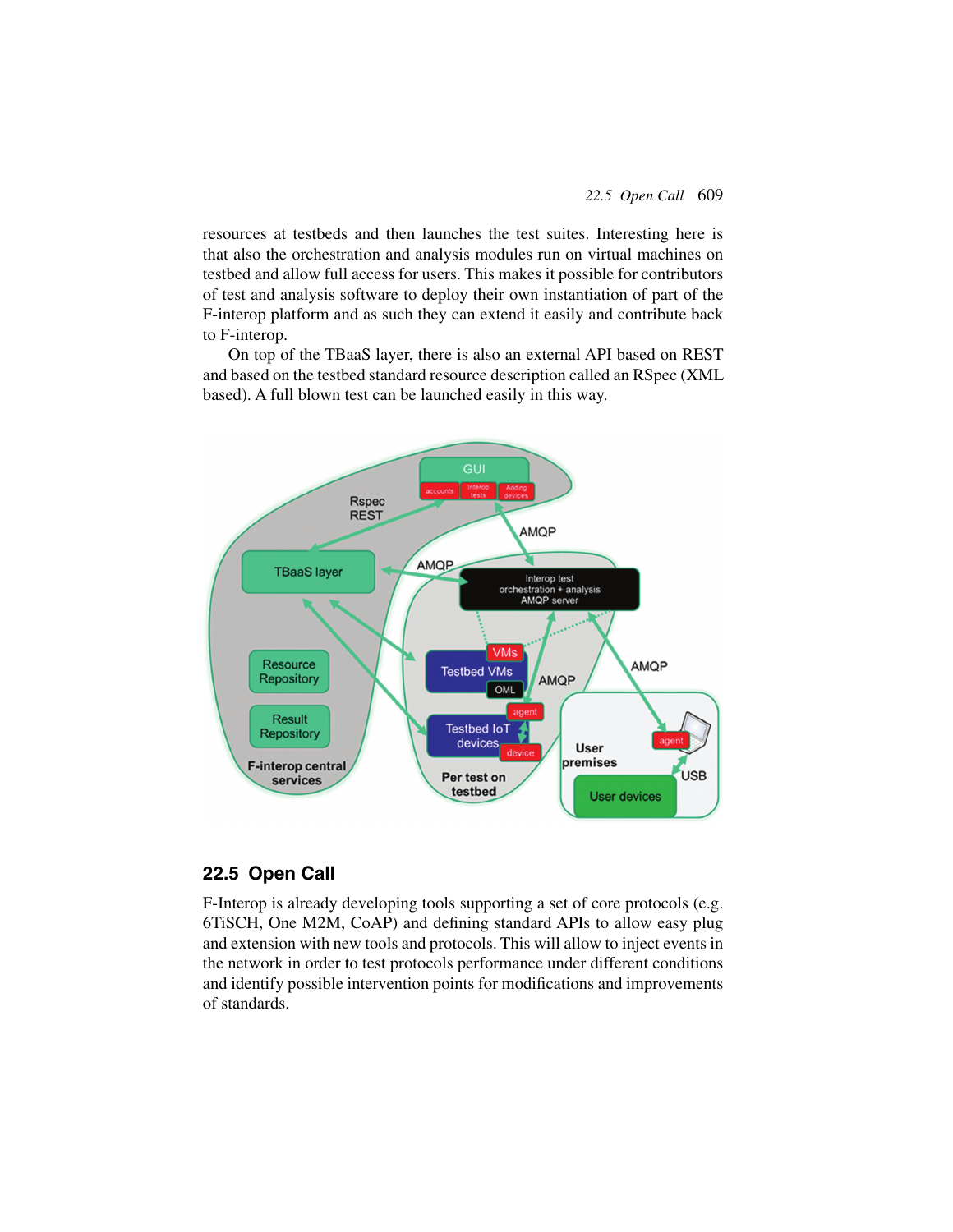To further growth the ecosystem of protocols, communities and devices the F-interop platform can support, thus cutting the time for interoperability tests of businesses operating in the IoT space, the project is now organising competitions to partner with external businesses (with funding ranging from 10 K to 100 K EUR depending on project nature) to extend the core platform with new tools and to exploit the current open nature of the designed architecture and APIs.

We are currently planning dissemination and communities engagement activities, in order to promote the project aims and to engage with third parties interested to apply for funding and to understand the possible tools that the platform might benefit from.

The timeline is provided below.



More details on the open call and provided grants can be found here: http://www.f-interop.eu/index.php/open-call

If you are involved with one of the following communities (BLE, OMA LWM2M, 6TiSCH, CoAP/6LowPAN/RPL, IPv6 ready, Low Power Wide Area Network, Web of Things, Hypercat, COEL, 5G IoT) or new emerging ones (e.g. Internet of Underwater Things) in the IoT ecosystem, you might be interested in the F-interop open call.

#### **22.6 Conclusion**

F-Interop is a new project that strongly changes the potential usage of the FIRE testbeds. Indeed, the principle is to provide remote testing, conformance and performance test exploiting the large set of resources exposed